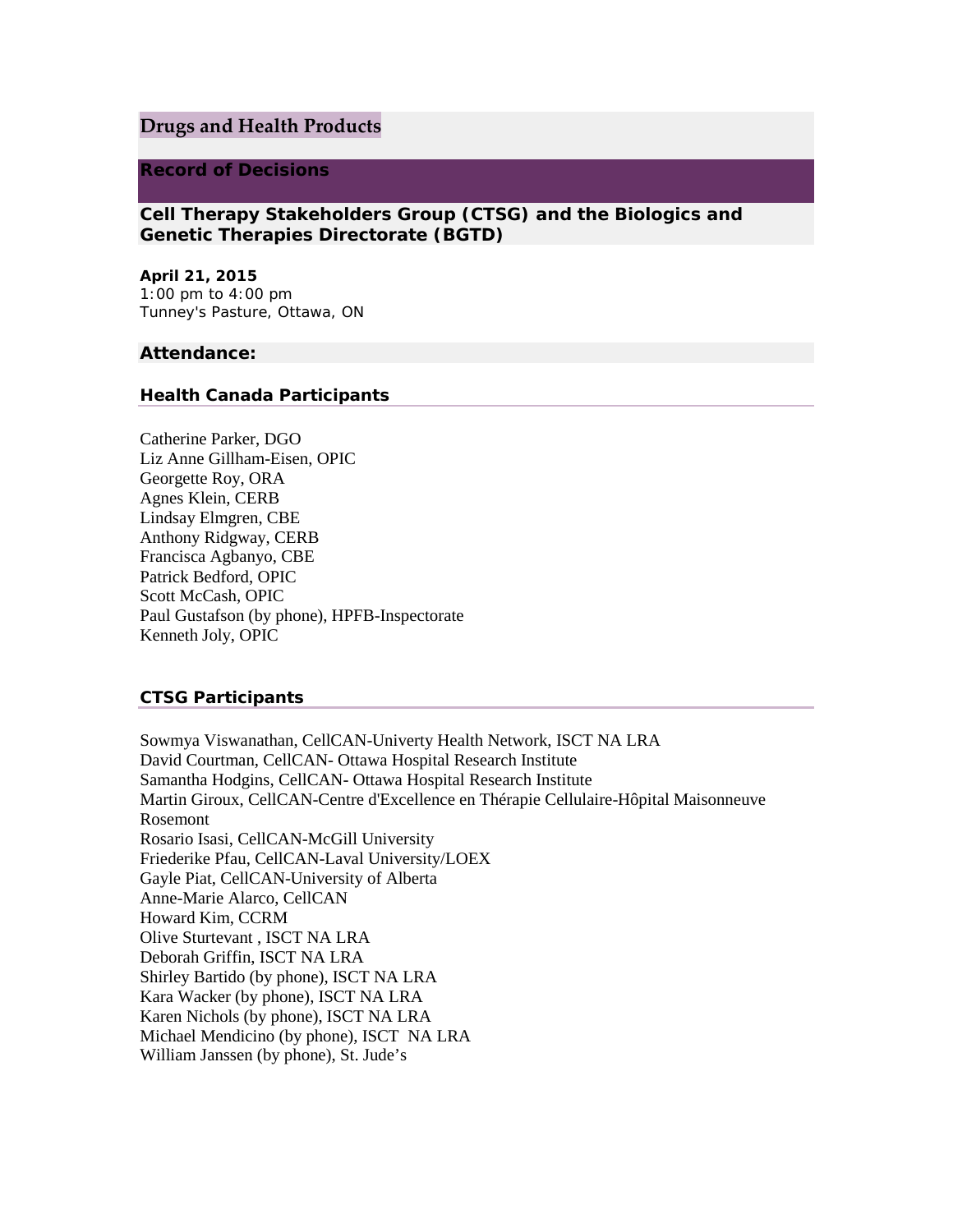### 1.0 Welcome and Introductions

The meeting was co-chaired between BGTD and the CTSG. Liz Anne Gillham-Eisen cochaired on behalf of BGTD and Sowmya Viswanathan and Olive Sturtevant co-chaired on behalf of CTSG.

C. Parker provided introductory remarks on behalf of BGTD, and identified cell therapies as a Branch priority.

# 2.0 Review and Approval of the Agenda

L. Gillham-Eisen explained that the agenda for bilateral meetings are co-developed, meaning that both groups (BGTD and CTSG) are free to propose agenda items. CTSG proposed a number of agenda items for the inaugural meeting, and a number of them were deferred to future meetings. This first agenda focused on Health Canada Updates (Guidance and International Activities); Gene Therapies; and autologous cell therapy issues.

The agenda was accepted without changes.

# 3.0 Overview of CTSG and Ratification of Terms of Reference

O. Sturtevant provided a background on the Terms of Reference document. The document was drafted in cooperation between ISCT and CellCan.

D. Courtman Question/Comment on the distinction between "Industry" & "Academia", and encouraged the use of "cell therapy community" instead. The group agreed.

S. Viswanathan asked to amend the Terms of Reference to allow for the bilateral meetings to occur twice per year. BGTD agreed with the change. It was also suggested to add a definitions section to the Terms of Reference.

There was also a question around formally drafting a document to layout the timelines and expectations between BGTD and the CTSG. It was agreed that this would be a separate document, outside of the Terms of Reference

It was made clear that the results of the bilateral meetings are public, meaning that either side is free to use the Meeting Reports for communication purposes, and they could be posted online.

## 4.0 Overview of Health Canada Activities

P. Bedford provided an update on Health Canada Activities, with particular focus on the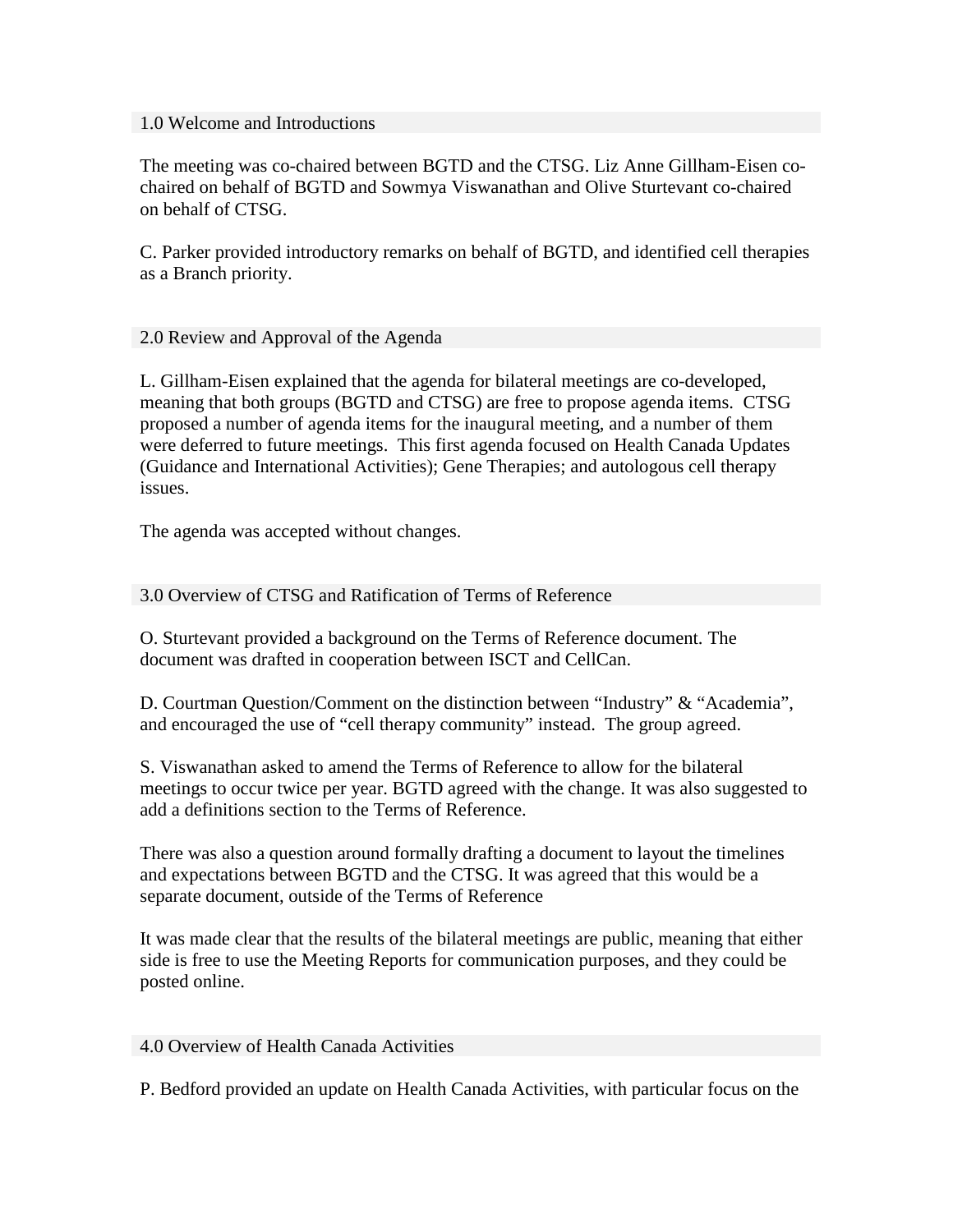status of (1) the *Draft Guidance for Sponsors: Preparation of Clinical Trial Applications for use in Cell Therapy Products in Humans* consultation process and (2) International collaborative activities. A final guidance for cell therapy clinical trials can be expected this Spring. The outcomes of international discussions will be presented at the International Society of Cellular Therapies on May 27, and should be available on the International Pharmaceutical Regulator's Forum shortly thereafter. The presentation acknowledged the importance of enabling appropriate cell therapy research and use in Canada, and the need to develop strategic action plan & discuss next policy development steps in consultation with the cell therapy community.

D. Courtman explained that industry is hesitant to call Health Canada for basic guidance. A. Klein responded that cell therapy stakeholders are encouraged to contact Health Canada with questions (for example, the Management of Drug Submissions Guidance describes how to organize pre-submission meetings, and the Office of Regulatory Affairs remains available to discuss submission questions), and a group such as this (the BGTD-CTSG bilateral meeting program) can work to demystify the process overall.

P. Bedford acknowledged that there is a need to develop policy so the community can move forward.

F. Agbanyo added that blood is a good example of how the application of the Food and Drug Regulations can evolve over time to address human materials. A. Klein also added that a similar evolution occurred with insulins.

5.0 Cellular Therapy Trials (status on Gene Therapies)

D. Courtman presented an overview of CellCAN Gene Therapy trials. Following that, O. Sturtevant presented on ISCT Gene Therapy Trials, including the use of Genetically Modified Cells.

O. Sturtevant asked is there is an equivalent to the US FDA's RAC.

A. Ridgway responded that creating such a committee was considered by the Health Products and Foods Branch in the late-90s, but it was decided that if needed, other, existing, advisory committees could be employed with ad hoc additions. The need for a specific committee has proven unnecessary to date.

6.0 Future Policy Considerations for minimally manipulated autologous products (with implications on EL)

S. Viswanathan indicated that the cell therapy community would like to know how Health Canada is looking to regulate autologous products. In particular, how would manufacturing sites be regulated? Having each site require an Establishment license seems onerous. Or would it be closer to the CTO process?

L. Gillham-Eisen responded that BGTD is aware of this issue, and is currently